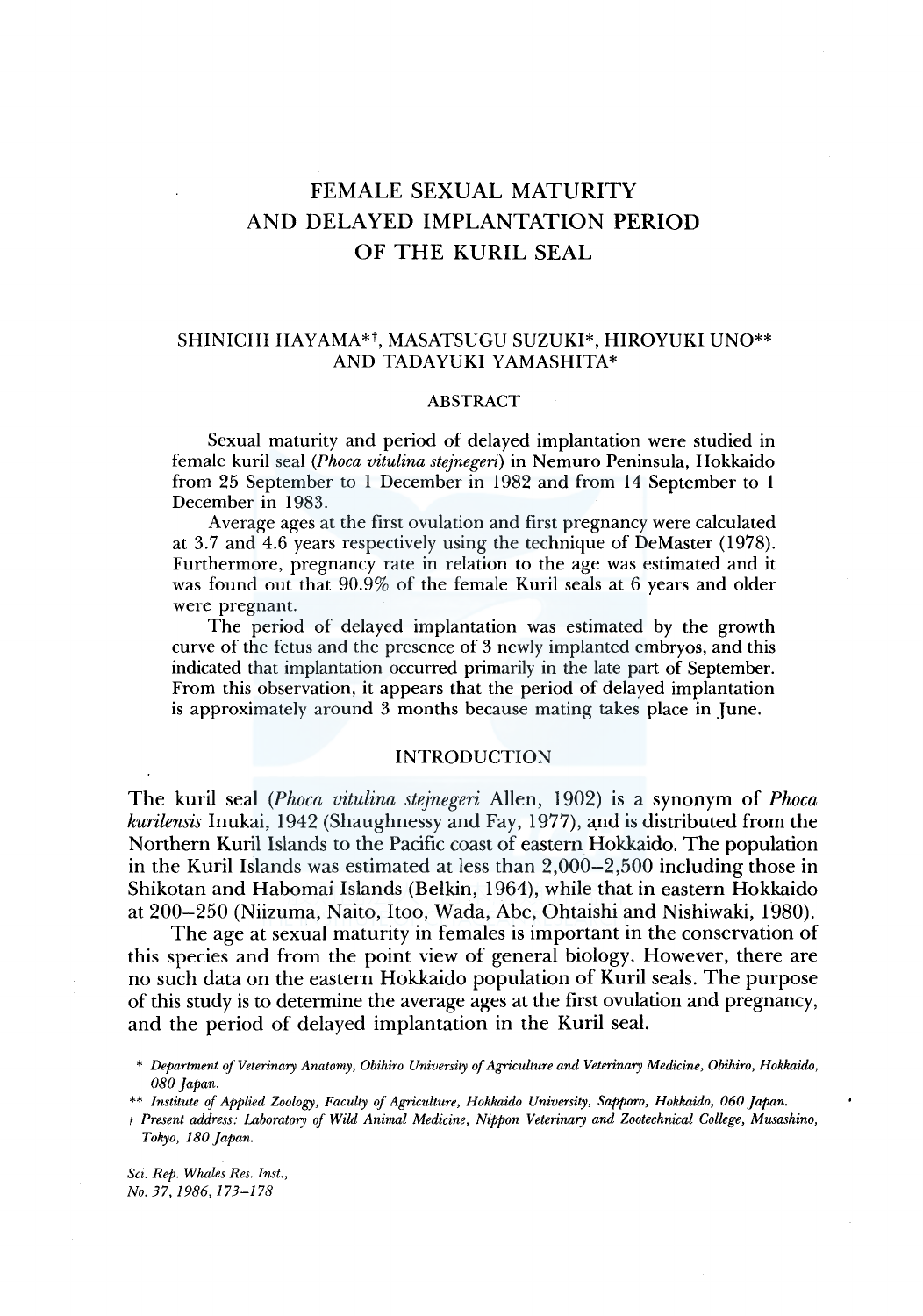

Fig. 1. Sampling was performed in Nemuro Peninsula.

#### MATERIALS AND METHODS

The field work was conducted at Nemuro Peninsula of eastern Hokkaido from 25 September to 1 December in 1982 and 14 September to 1 December in 1983. A total of 113 female Kuril seals and 29 fetuses used in this study were obtained from those caught accidentally by the salmon trap nets (Fig. 1).

The ovaries were collected and preserved in 10% formalin. Using routine procedures, ovaries were embedded in paraffin, and sections of 10 µm in thickness were taken at every 500 µm interval. These sections were deparaffinized and stained with aldehyde-fuchsin and Masson's trichrome staining method modified by Goldner (1938).

The number and size of corpora lutea and corpora albicantia were recorded. The body length of fetuses was measured from the tip of snout to the end of tail on straight line along the body axis in millimeter. The age was estimated by counting cementum annuli in the canine tooth after being decalcified, and stained with hematoxylin (Mansfield and Fisher, 1960; Bigg, 1969; Naito and Nishiwaki, 1972).

De Master ( 1978) presents a technique to calculate the average age of sexual maturity for marine mammals. The estimate of the average age of sexual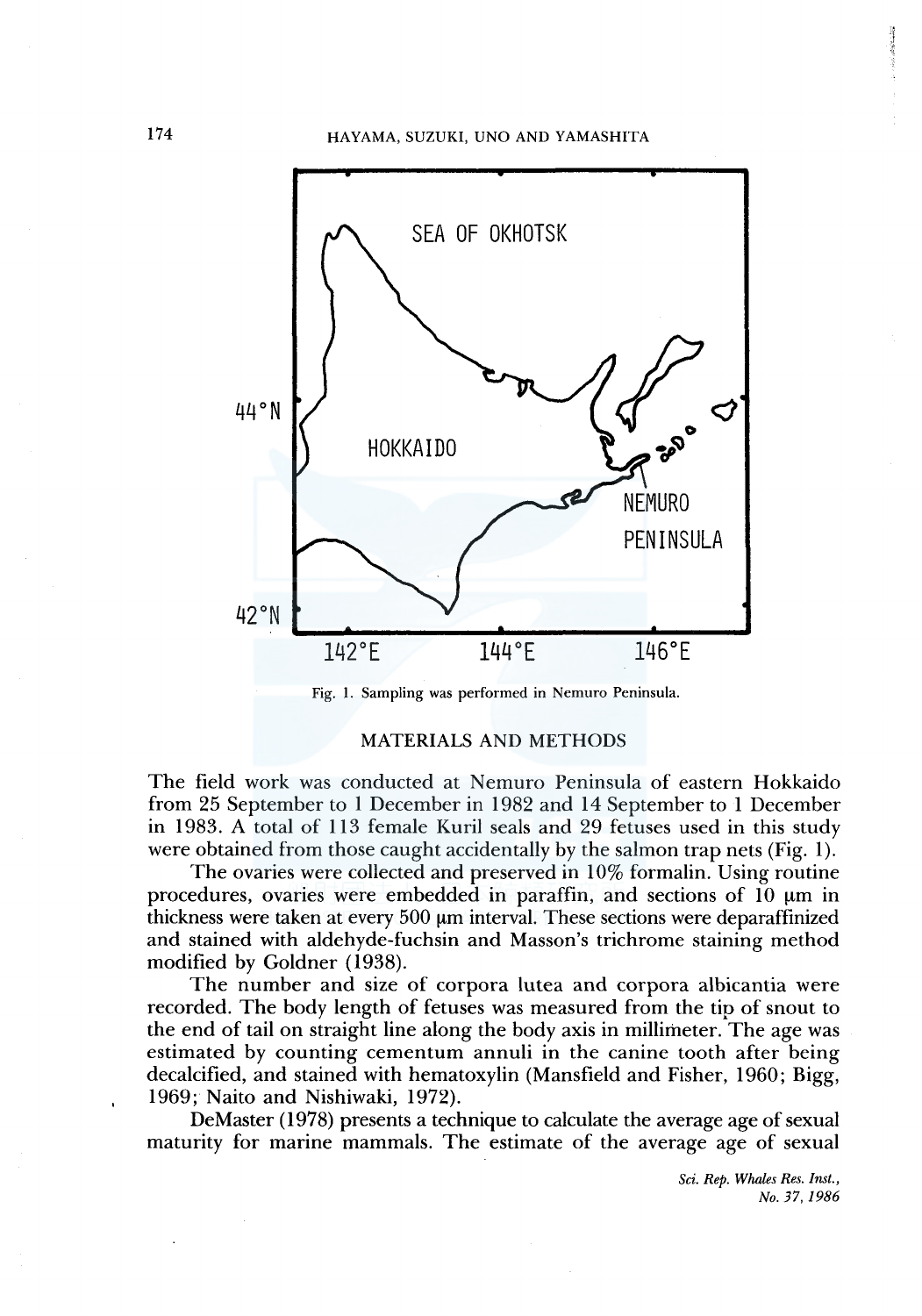maturity in female is as follows:

$$
f(x) = t(x)/n(x),
$$

where  $x = age$  of female,  $f(x) = estimated$  probability of ovulating at or before age x,  $t(x)$  = number of females in sample of age x who have ovulated, and  $n(x)$  = number of females of age x in sample. With this definition of  $f(x)$ , the estimated probability of first ovulating at age *x* is,

$$
P(x) = f(x) - f(x-1),
$$

where  $P(x)$  = estimated probability of first ovulation at age x. The average age of sexual maturity is then calculated as,

$$
\bar{x} = \sum_{x=0}^{w} (x) P(x),
$$

where  $\bar{x}$  = average age of sexual maturity and  $w$  = maximum age in sample.

In addition to estimating the average age of sexual maturity, this procedure can be used to estimate the average age of first pregnancy. However, because the probability of a female being pregnant may never reach unity, there exists a positive probability that at age *x* a female will reproduce for the first time, even if the difference between the probability of being pregnant for two consecutive age-classes is 0. Therefore, the estimate of the average age at first pregnancy is,

$$
z(x) = y(x)/n(x),
$$

where  $z(x)$  = estimated probability of being pregnant at age x,  $y(x)$  = number of females pregnant at age x in sample, and  $n(x) =$  number of females in sample. For  $x \le a$ , where a equals the age at which  $z(x)$  reaches its maximum,

$$
r(x) = z(x) - z(x-1),
$$

where  $r(x)$  = estimated probability that a female is first pregnant at age x, and for  $x > a$ ,

$$
r(x) = z(a) (1 - z(x))^{x - a}
$$

The average age at first pregnancy is calculated as before, except that  $r(x)$  replaces  $P(x)$ , and  $z(x)$  replaces  $f(x)$ .

## RESULTS AND DISCUSSION

The youngest mature (having experienced ovulation) and the oldest immature appeared at the age of 2 and 4 years respectively (Table 1). Average age at first ovulation was 3.7 years. Average age at the first pregnancy was 4.6 years and the apparent pregnancy rate of females at 6 years or older  $(n=22)$  was 90.9%.

In Table 2, the average age at sexual maturity of female harbour seal *(Phoca vitulina richardsi)* was calculated using the data of Bigg (1969, British Columbia), Pitcher (1977, Prince William Sound), and Pitcher and Calkins (1979, the Gulf of Alaska). Due to the limited sample size of the present study, the difference between the two subspecies may not be significant.

The period of delayed implantation in harbour seals was estimated previously as 11 weeks (Fisher, 1954), 2 to 3 months (Harrison, 1960), 2 months (Bigg, 1969), and 11 weeks (Pitcher and Calkins, 1979).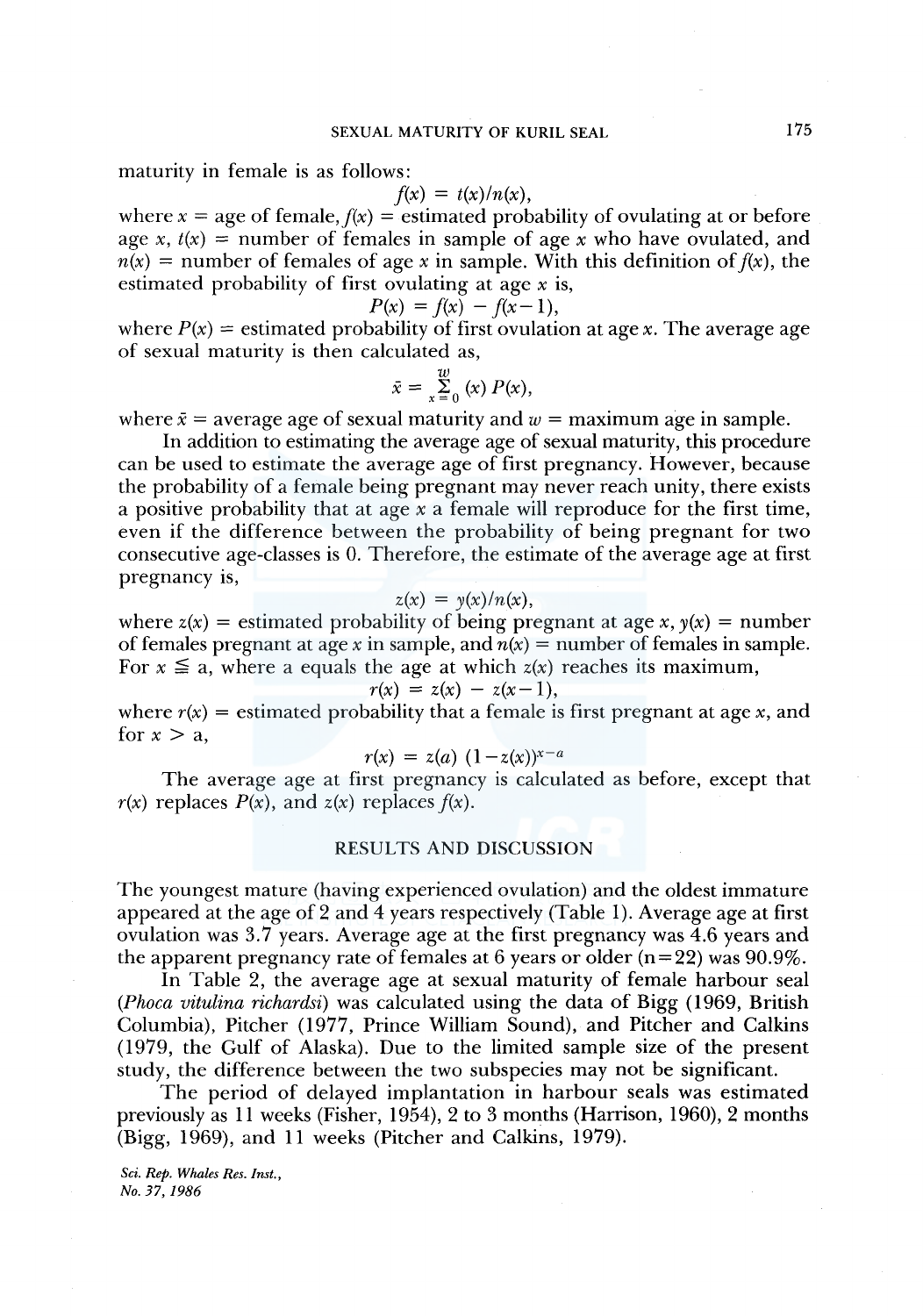| Year         | 1982                                          |          |          | 1983                  |          |          | Total no.<br>females |
|--------------|-----------------------------------------------|----------|----------|-----------------------|----------|----------|----------------------|
| Age          | No. female<br>$\ensuremath{\textit{samples}}$ | Ovulated | Pregnant | No. female<br>samples | Ovulated | Pregnant |                      |
|              | 14                                            | 0        | 0        | 23                    | 0        | 0        | 37                   |
|              |                                               |          |          | 12                    |          |          | 13                   |
|              | 9                                             |          | 0        | 8                     |          |          | 10                   |
| 3            | 9                                             |          |          | 10                    |          |          | 19                   |
|              | 5                                             |          |          | 3                     |          |          | 8                    |
| 5            | 9                                             |          |          | 9                     |          |          | 4                    |
| h            |                                               |          |          |                       |          |          |                      |
|              | ິ                                             | 0        |          |                       |          |          |                      |
| 8            |                                               | 0        |          |                       |          |          |                      |
| 9            |                                               | 0        |          | 0                     | 0        |          |                      |
| 10           |                                               |          | 0        |                       |          |          |                      |
| $10+$        | 3                                             | $\theta$ | 3        | 9                     |          | 8        | 12                   |
| <b>TOTAL</b> | 45                                            | 6        | 13       | 68                    | 4        | 18       | 113                  |

TABLE 1. NUMBER OF OVULATED (NON-PREGNANT) OR PREGNANT FEMALES

TABLE 2. AVERAGE AGES (YEAR) AT THE FIRST OVULATION AND PREGNANCY OF HARBOUR SEALS COLLECTED IN BRITISH COLUMBIA (BIGG, 1969), PRINCE WILLIAM SOUND (PITCHER, 1977), THE GULF OF ALASKA (PITCHER AND CALKINS, 1979), AND KURIL SEALS IN HOKKAIDO

|                 | Hokkaido | <b>British</b><br>Columbia | Prince William<br>Sound | Gulf of Alaska |
|-----------------|----------|----------------------------|-------------------------|----------------|
| First ovulation | 3.7      | 3.3                        | 3.7                     | 5.0            |
| First pregnancy | 4.6      | 3.3                        | 4.4                     | 5.6            |
|                 |          |                            |                         |                |

The relationship between fetal length  $(Y \text{ in cm})$  and the date of catching (X, number of days after the lst of October) for the present 29 data is expressed by the following least squares regression (Fig. 2).

 $Y = 3.91 X + 28.04$   $r = 0.898$ This regression cuts the axis of time at  $-8$  (22 September) when implantation seems to occur. Mating takes place in June in this population (Naito and Nishiwaki, 1972), and this was confirmed when 3 mature female kuril seals collected between 24 September and 29 September had newly implanted embryos.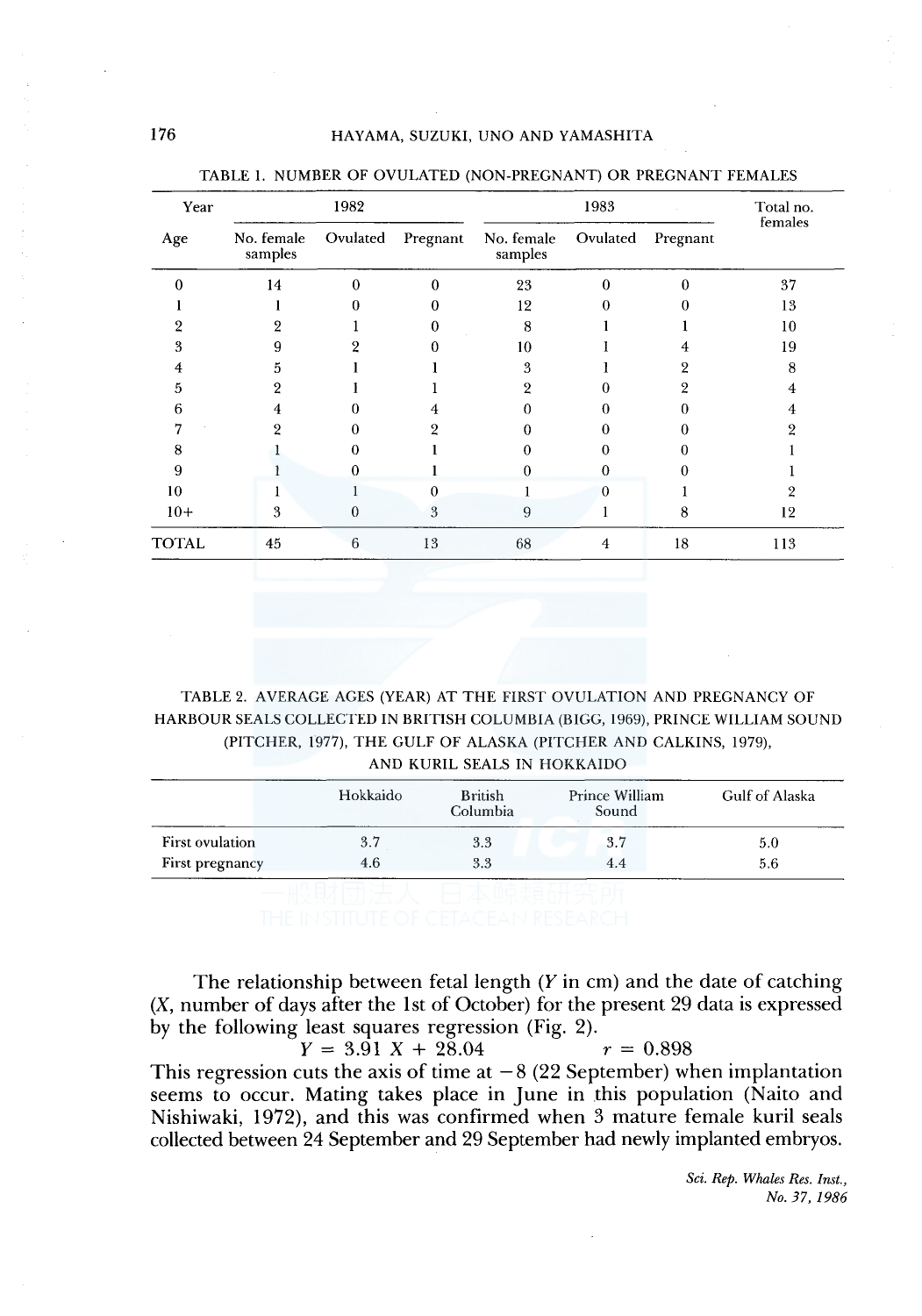

Fig. 2. The growth curve of prenatal Kuril seal.

### ACKNOWLEDGEMENTS

Mr J. Shimazu, Shimazu Fur Co., Mr N. Kanazawa Fur Co. and Mr S. Taguchi, Kyouei Fisheries Co. helped us in collecting specimens. Drs J. Yamada and N. Kitamura, Department of Veterinary Anatomy, Obihiro University of Agriculture and Veterinary Medicine, gave us valuable advice. Mr N. Hachiya, Faculty of Department of Dentistry, Hokkaido University, helped us in age determination. Dr A.A. Rayos, Department of Veterinary Obsterics and Gynecology, Obihiro University of Agriculture and Veterinary Medicine, made careful revision to the manuscript. The members of the Marine Mammal Research Group and the Kuril Seal Research Group gave us their help and kind advice. We wish to express our sincere gratitude to all these persons.

This work was primarily supported by Nippon Life Insurance Foundation.